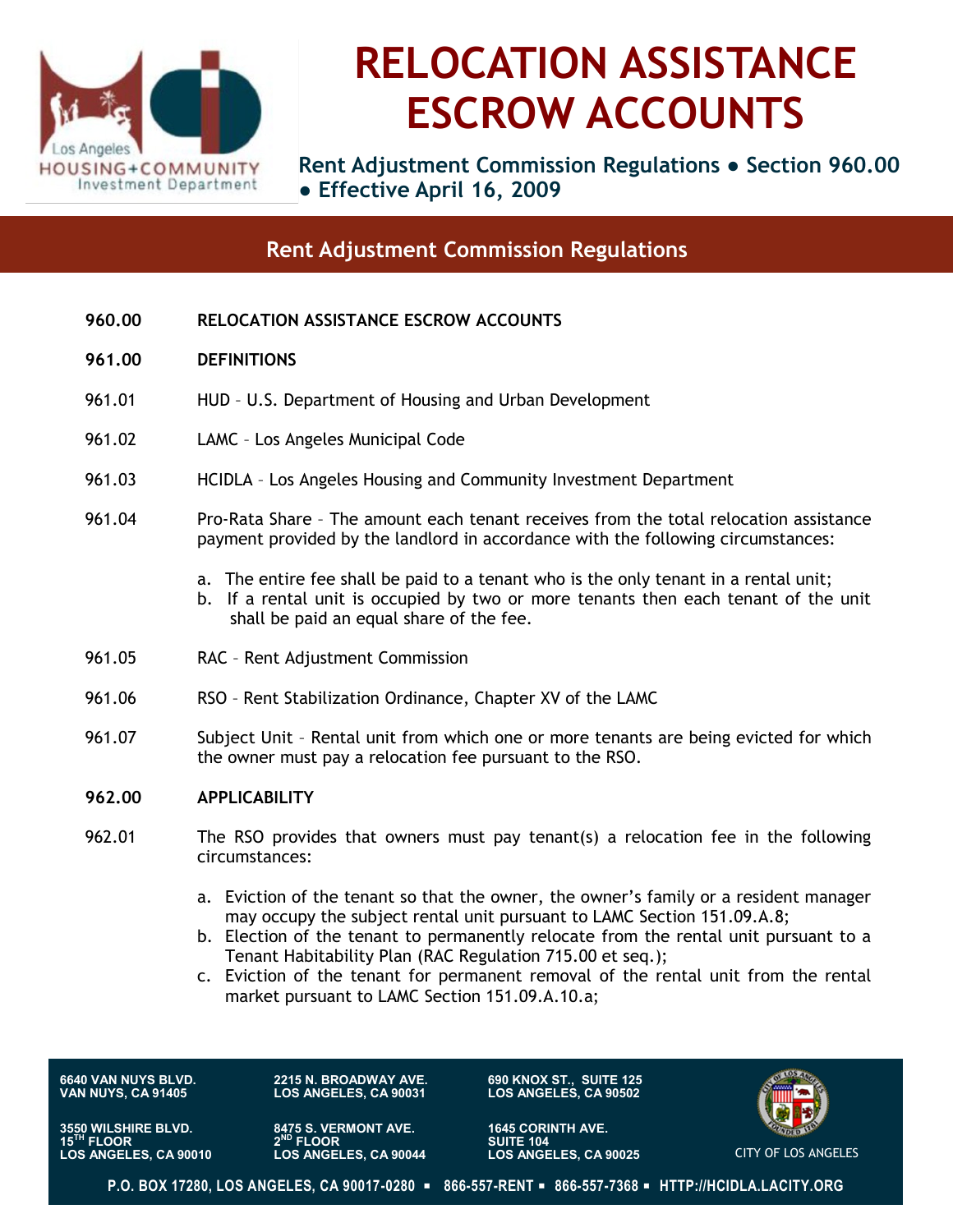

### **RAC Regulations ● Section 960.00 ● Effective April 16, 2009**

### **Rent Adjustment Commission Regulations**

- d. Eviction of the tenant for demolition of the rental unit pursuant to LAMC Section 151.09.A.10.b;
- e. Eviction of the tenant to comply with a government order to vacate, order to comply, order to abate, or any other order which necessitates the vacation of the rental unit pursuant to LAMC Section 151.09.A.11; or
- f. Eviction of the tenant pursuant to LAMC Section 151.09.A.12 in order to vacate the property prior to its sale where the owner of the property is the Secretary of HUD.

#### **963.00 DETERMINATION OF RELOCATION AMOUNT**

- 963.01 The owner must pay the relocation fee to the tenants of the Subject Unit in the amount determined by the City's Relocation Assistance Service Provider pursuant to LAMC Section 151.09.G, or as otherwise determined by the HCIDLA pursuant to LAMC Section 151.09.
- 963.02 If the rental unit is occupied by more than one tenant, each tenant shall be paid an equal Pro-Rata Share of the fee.

#### **964.00 ESTABLISHMENT OF AN ESCROW ACCOUNT**

- 964.01 At the owner's sole discretion, the owner may pay the relocation fee due to a tenant pursuant to LAMC Section 151.09.G by depositing the fee in an escrow account within fifteen days of service of a notice of termination of tenancy as set forth in California Civil Code Section 1946 (LAMC 151.09.G.2).
- 964.02 The owner shall place the escrow account with any of the following:
	- a. federally insured bank, savings and loan association, or credit union;
	- b. broker licensed by the California Real Estate Commission;
	- c. escrow service licensed by the California Department of Corporations; or
	- d. client trust account of an attorney currently eligible to practice law in California pursuant to the records of the State Bar of California.
- 964.03 The escrow account must be in a location that is reasonably accessible to the tenant (s) during normal business hours.
- 964.04 Escrow Instructions for the escrow account must provide for the following:
	- a. Name of each tenant and the Pro-Rata Share of the relocation fee due to that tenant pursuant to this Regulation;
	- b. Disbursements permitted prior to the tenant(s) vacating the unit pursuant to Section 965.00 of this Regulation;
	- c. Release of remaining funds upon the tenant's vacation of the unit pursuant to Section 966.00 of this Regulation;
	- d. Dispute resolution procedures pursuant to Sections 967.00 and 968.00 of this Regulation;
	- e. Escrow closure provisions pursuant to Section 969.00 of this Regulation;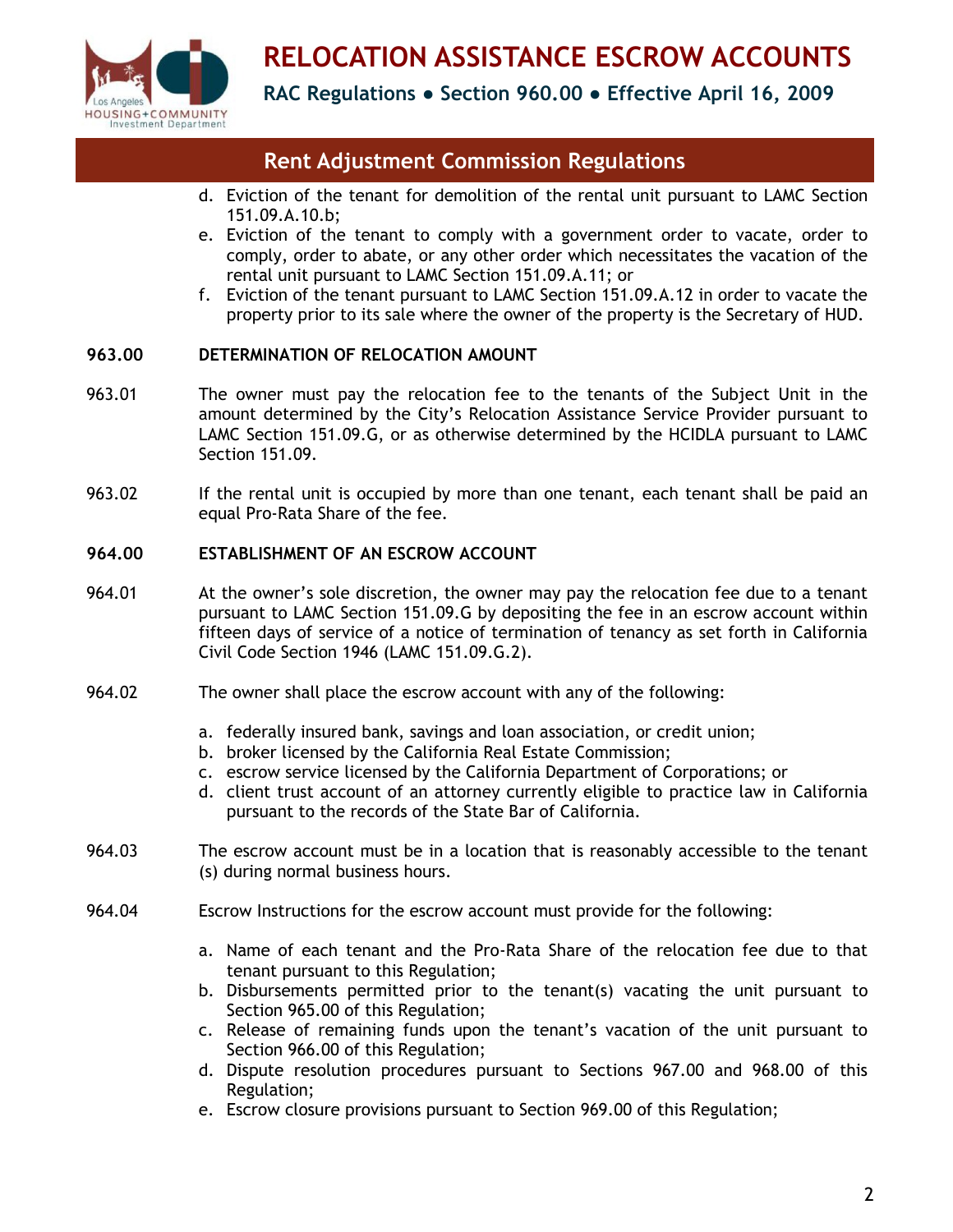

**RAC Regulations ● Section 960.00 ● Effective April 16, 2009**

### **Rent Adjustment Commission Regulations**

- f. A statement that the owner and the escrow holder indemnify and hold harmless from all liability the City and its employees, and any hearing officers selected by HCIDLA pursuant to this Regulation.
- g. Provision that all costs of the escrow are to be prepaid by the owner when establishing the escrow account;
- h. Provision that all payments from the escrow account shall be made within three (3) business days of the escrow holder receiving a request for payment
- 964.05 The RAC provides the attached form, "Sample Escrow Instructions," as model escrow instructions which comply with the requirements set forth in this Regulation.
- 964.06 Owners who use any other escrow instructions shall attach to the escrow instructions a copy of this Regulation.
- 964.07 Owners shall provide a copy of the escrow instructions to all tenants of the Subject Unit within fifteen days of service of a notice of termination of tenancy as set forth in California Civil Code Section 1946.
- **965.00 DISBURSEMENTS PRIOR TO TENANT(S) VACATION OF THE SUBJECT UNIT**
- 965.01 The escrow account must provide for payments to the tenant(s) for actual relocation expenses incurred or to be incurred by the tenant prior to vacating the unit (LAMC Section 151.09.G.2).
- 965.02 The following are expenses for relocation to a new rental unit for which the owner must permit disbursements prior to the tenant(s) vacating the Subject Unit:
	- a. First and last month's rent;
	- b. Security deposit;
	- c. Utility connection charges and deposits; or
	- d. Moving expenses.
- 965.03 The escrow instructions shall authorize payment for the expenses listed in Section 965.02 directly to the tenant(s) upon presentation of a receipt for the expense, or upon presentation of a written estimate or an agreement to incur the expense. The escrow may allow the escrow holder to verify that the expense has been paid or that the agreement to incur an expense has been entered into by the tenant(s). Verification for these purposes for these purposes shall consist of a telephone call or an email to confirm that the expense has been incurred or there is an agreement to incur the expense.
- 965.04 The receipt for the expense must provide the amount paid or owing, indicate the purpose of the expense and identify the payee and the payee's contact information, including telephone number.

### **966.00 DISBURSEMENTS UPON TENANT(S) VACATION OF THE SUBJECT UNIT**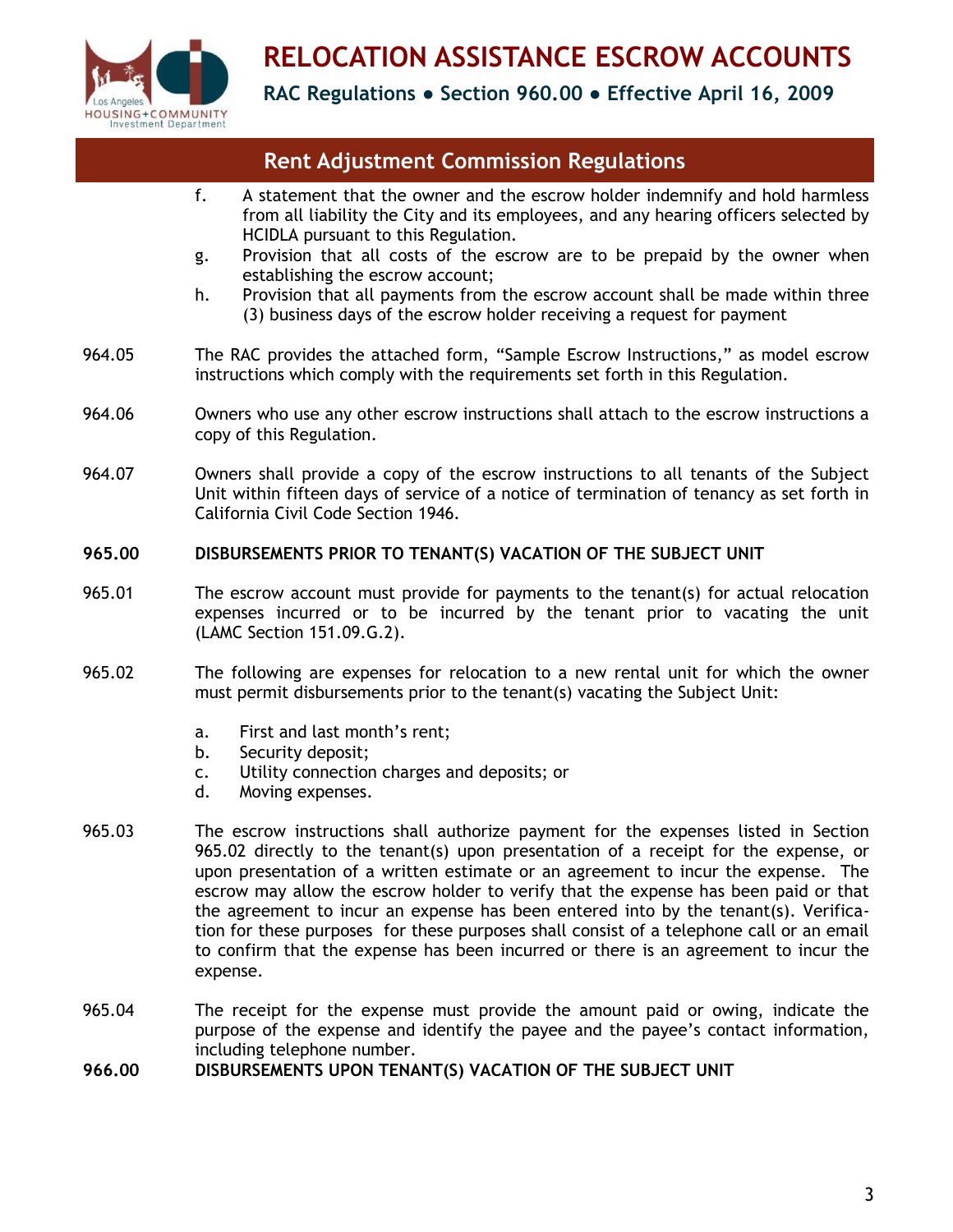

### **RAC Regulations ● Section 960.00 ● Effective April 16, 2009**

### **Rent Adjustment Commission Regulations**

- 966.01 The escrow instructions shall provide that the tenant(s) sign an affidavit confirming vacation of the subject unit, indicating the date of the vacation, and a forwarding mailing address. The affidavit shall include a statement that the tenant has permanently departed from the unit and surrendered the keys to the landlord.
- 966.02 The escrow instructions shall provide for release of all remaining funds owing to the tenant(s) within 3 business days of presentation of an affidavit that conforms to Section 966.01.
- **967.00 DISPUTE RESOLUTION PROCEDURES**
- 967.01 The escrow instructions shall contain a dispute resolution procedure that provides for HCIDLA to resolve disputes as to the disbursement of funds.
- 967.02 At the request of any of the tenants, the landlord or at the option of the escrow holder, the escrow holder shall notify HCIDLA of the dispute, the reason for the dispute, and the amount in dispute.
- 967.03 The escrow holder shall notify HCIDLA, to the attention of the Director of the Rent Division, within five business days of the request for HCIDLA resolution of a dispute.
- 967.04 The escrow instructions shall control disbursement of all remaining funds not subject to the dispute. The disputed amount shall not be released pending a final determination of the dispute by HCIDLA.
- 967.05 HCIDLA shall contact the parties within five (5) working days of notification by the escrow holder of the dispute to conduct an investigation.
- 967.06 HCIDLA shall issue a determination regarding the disbursement of the disputed funds within fifteen (15) days of notification by the escrow holder of the dispute.

#### **968.00 APPEALS**

- 968.01 Any party to the dispute may appeal HCIDLA's determination within 10 days of HCID-LA's mailing of its determination. HCIDLA's determination is stayed until the appeals deadline has expired, or, if an appeal is filed, the determination is stayed until there has been a decision by a hearing officer pursuant to Section 968.06.
- 968.02 The appeal must state why the appellant believes HCIDLA erred in its determination.
- 968.03 HCIDLA shall conduct a hearing by a hearing officer designated by HCIDLA within 30 days of the filing of the appeal.
- 968.04 HCIDLA shall notify the escrow holder, the owner and the tenant(s) of the time and place of the hearing no later than ten (10) days prior to the scheduled hearing.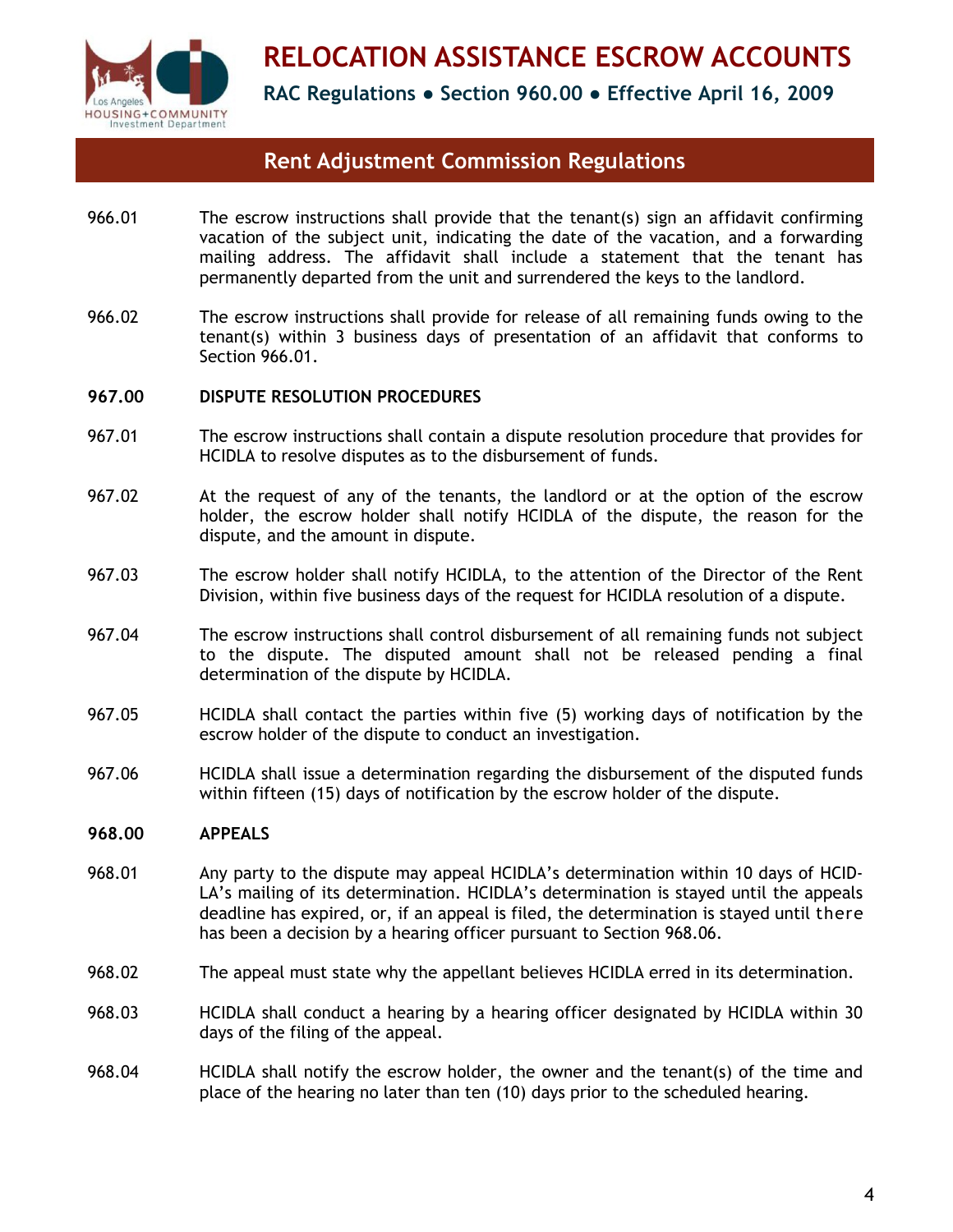

**RAC Regulations ● Section 960.00 ● Effective April 16, 2009**

## **Rent Adjustment Commission Regulations**

- 968.05 All parties may submit documents, testimony, written declarations or other relevant evidence.
- 968.06 The hearing officer shall issue a determination within 10 working days of the appellate hearing.
- 968.07 The hearing officer's decision shall constitute the final administrative determination of the dispute.
- 968.08 The appellant may rescind the appeal in writing prior to the issuance of a hearing officer's determination. If the appeal is rescinded, HCIDLA's original determination shall be carried out by the escrow holder, upon notification by HCIDLA.

### **969.00 ESCROW CLOSURE PROVISIONS**

- 969.01 The escrow instructions must contain a provision for final closure of the escrow, and disbursement of any remaining funds.
- 969.02 Upon final disbursement of all remaining funds, a final accounting and copies of all escrow related papers must be sent to the owner within five (5) business days, by registered mail to the last known address of each party.
- 969.03 The owner may request return of any remaining funds to the owner only if the tenant(s) are in legal possession of the subject unit and the eviction is no longer in process, or if the tenant(s) has vacated the subject unit and unclaimed funds still re main in escrow 65 days after the date the tenant(s) vacated the unit.
- 969.04 Within five (5) working days of a request by the owner pursuant to Section 969.03, the escrow holder must send a copy of the request to the tenant(s) and a notice that the request may be disputed in accordance with Sections 967.00 and 968.00 of this Regulation. The notice must be sent by registered mail to the last known address of the tenant(s).
- 969.05 If the escrow holder does not receive written notification that a tenant disputes disbursement of the remaining funds to the owner within 10 business days of the escrow holder's notification to the tenants, and there are no pending claims against the escrow account, the escrow holder may proceed to close the escrow and disburse the remaining funds to the owner.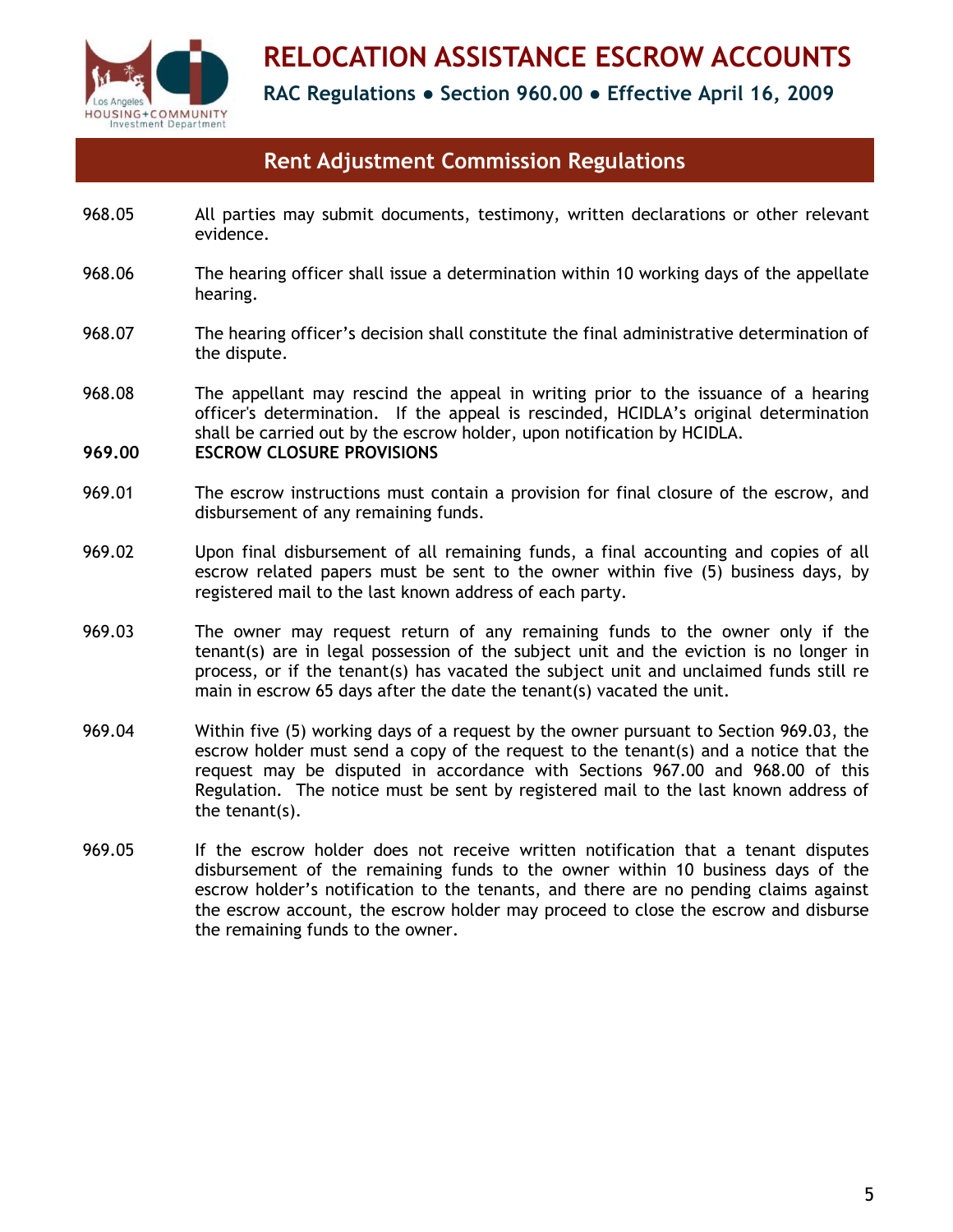

document.

# **RELOCATION ASSISTANCE ESCROW ACCOUNTS**

### **RAC Regulations ● Section 960.00 ● Effective April 16, 2009**

# **Rent Adjustment Commission Regulations**

### **RENT ADJUSTMENT COMMISSION SAMPLE ESCROW INSTRUCTIONS** RELOCATION ASSISTANCE ESCROW ACCOUNT RENT ADJUSTMENT COMMISSION REGULATION 960.00

| To: |                                                                                                          |
|-----|----------------------------------------------------------------------------------------------------------|
|     | (Escrow Company)                                                                                         |
|     | (Address)                                                                                                |
|     | (Address)                                                                                                |
| 1.  | (Landlord) establishes this account for the sole                                                         |
|     | purpose of facilitating the distribution of relocation fees to tenants residing at<br>(Subject)<br>Unit) |
|     | pursuant to Los Angeles Municipal Code (LAMC) Section 151.09.G.                                          |
| 2.  | Concurrent with the signing of these instructions, the Landlord shall submit to the Escrow               |
|     | Company the sum of $\zeta$ ____________________ to be used for payment of relocation fees and the        |
|     | to be used by Escrow Company as its escrow fee for<br>sum of S                                           |
|     | administration of the escrow account and performance of the instructions contained in this               |

3. This sum is to be disbursed for relocation assistance to the following persons who reside as tenants in the Subject Unit in the amount of the pro-rata share specified pursuant to the escrow instructions contained in this document:

| (Name of Tenant) | (Pro-Rata Share) |
|------------------|------------------|
| (Name of Tenant) | (Pro-Rata Share) |
| (Name of Tenant) | (Pro-Rata Share) |

### **4. Disbursements Prior to the Tenant's Vacation of the Subject Unit**

- a. Upon presentation of a receipt or a written estimate for the following expenses, or upon presentation of an agreement to incur any of the following expenses, Escrow Company shall verify by phone or email that the expenses have been incurred or there is an agreement to I incur the expense:
	- i. First and last month's rent
	- ii. Security Deposit
	- iii. Utility connection charges and deposits
	- iv. Moving Expenses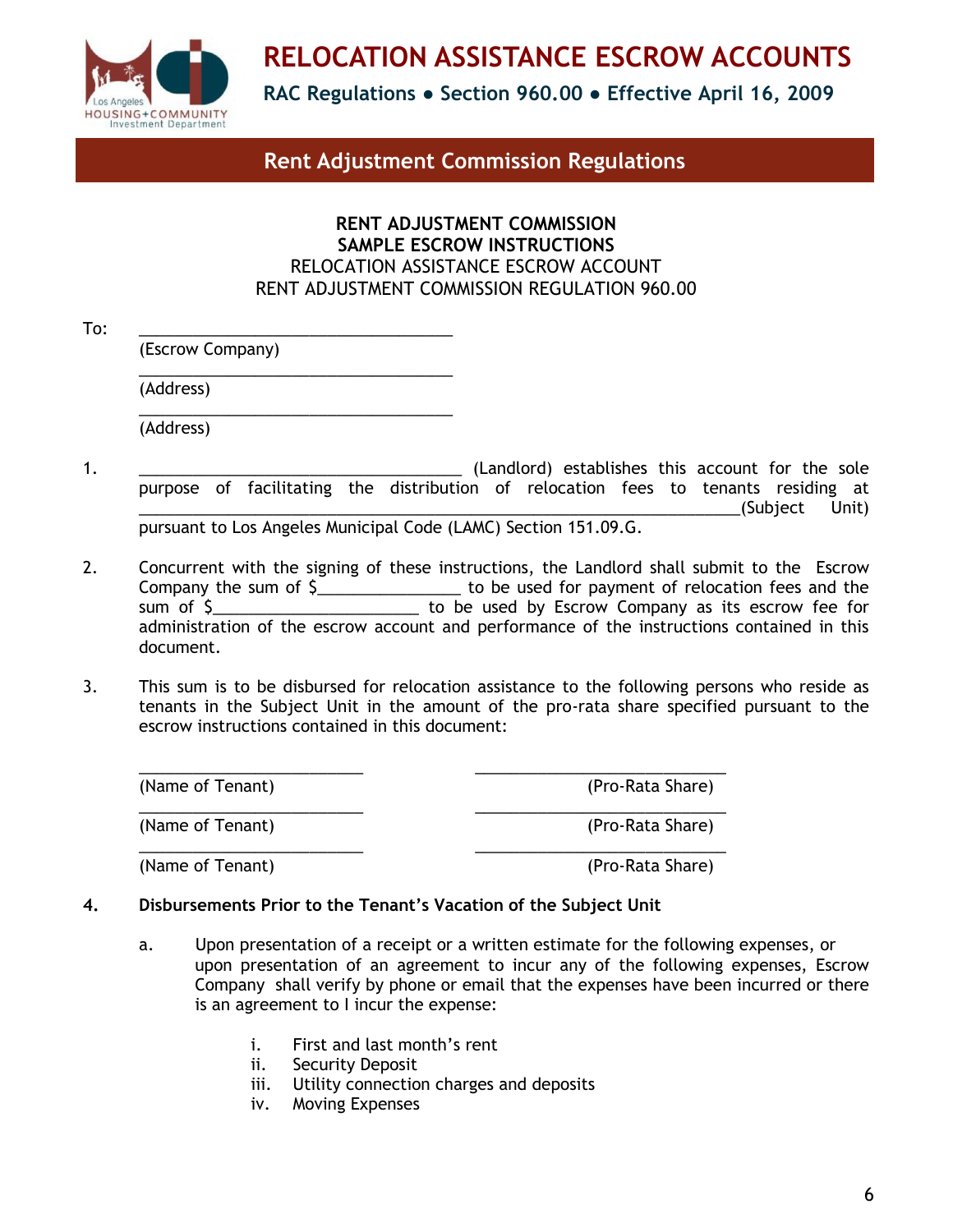

### **RAC Regulations ● Section 960.00 ● Effective April 16, 2009**

### **Rent Adjustment Commission Regulations**

- b. The receipt, written estimate or agreement to incur the above expenses must indicate the amount paid, or to be paid, the purpose of the payment, the name of the payee and the payee's contact information, including telephone number.
- c. Escrow Company shall shall release payment within three business days of the tenant's request for payment and submission of supporting documentation unless the Escrow Company disputes the request pursuant to section 6 of this Agreement.
- d. Landlord may also request return of all remaining funds when the tenant(s) remain in legal possession of the subject unit and Landlord is no longer proceeding with an eviction of the tenant(s). Upon request of a return of all remaining funds pursuant to this provision, Escrow Company shall notify the tenant(s) of the Subject Unit in writing of Landlord's request. If the tenant(s) do not notify Escrow Company in writ ing within 10 working days of a dispute of Landlord's request, Escrow Company shall disburse remaining funds to Landlord and close the escrow account.

#### **5. Disbursements Upon Tenant's Vacation of the Subject Unit**

- a. In the event that any funds remain in the escrow account after a tenant(s)' vacation of the Subject Unit, the tenant(s) shall sign an affidavit stating that the Subject Unit has been permanently vacated, indicate on the affidavit the date on which the Subject Unit was vacated, and provide current mailing address(es). The tenant(s) shall verify permanent vacation of the unit and surrender of the keys to the landlord.
- b. Escrow Company shall release payment of all remaining funds to the tenant(s) within three days of the tenants' submission of the affidavit verifying permanent vacation of the unit.
- c. In the event that any funds remain in the escrow account 65 days after the tenant(s)' permanent vacation of the Subject Unit, Landlord may request return of all undis bursed funds and closure of the escrow account. Landlord shall indicate in the request the date that the tenant(s) vacated the Subject Unit. Upon receipt of the request, Escrow Company shall notify the tenant(s) by registered mail of Landlord's request. Escrow Company shall notify the tenant(s) at their last known mailing address. If the tenant(s) do not notify Escrow Company in writing within 10 business days of a dispute of Landlord's request, Escrow Company shall disburse remaining funds to Landlord and close the escrow account.

### **6. Dispute Resolution Procedures**

- a. In the event of a dispute regarding release of escrow funds, the Escrow Company shall request resolution of the dispute by the Los Angeles Housing + Community Investment Department (HCIDLA). Escrow Company shall specify in writing that the dispute exists, the reason for the dispute, and the amount in dispute.
- b. Escrow Company shall notify HCIDLA at the following address:

Director, Rent Stabilization Division Los Angeles Housing + Community Investment Department The Garland Building 1200 West Seventh Street,  $\tilde{8}^{th}$  Floor Los Angeles, CA 90017